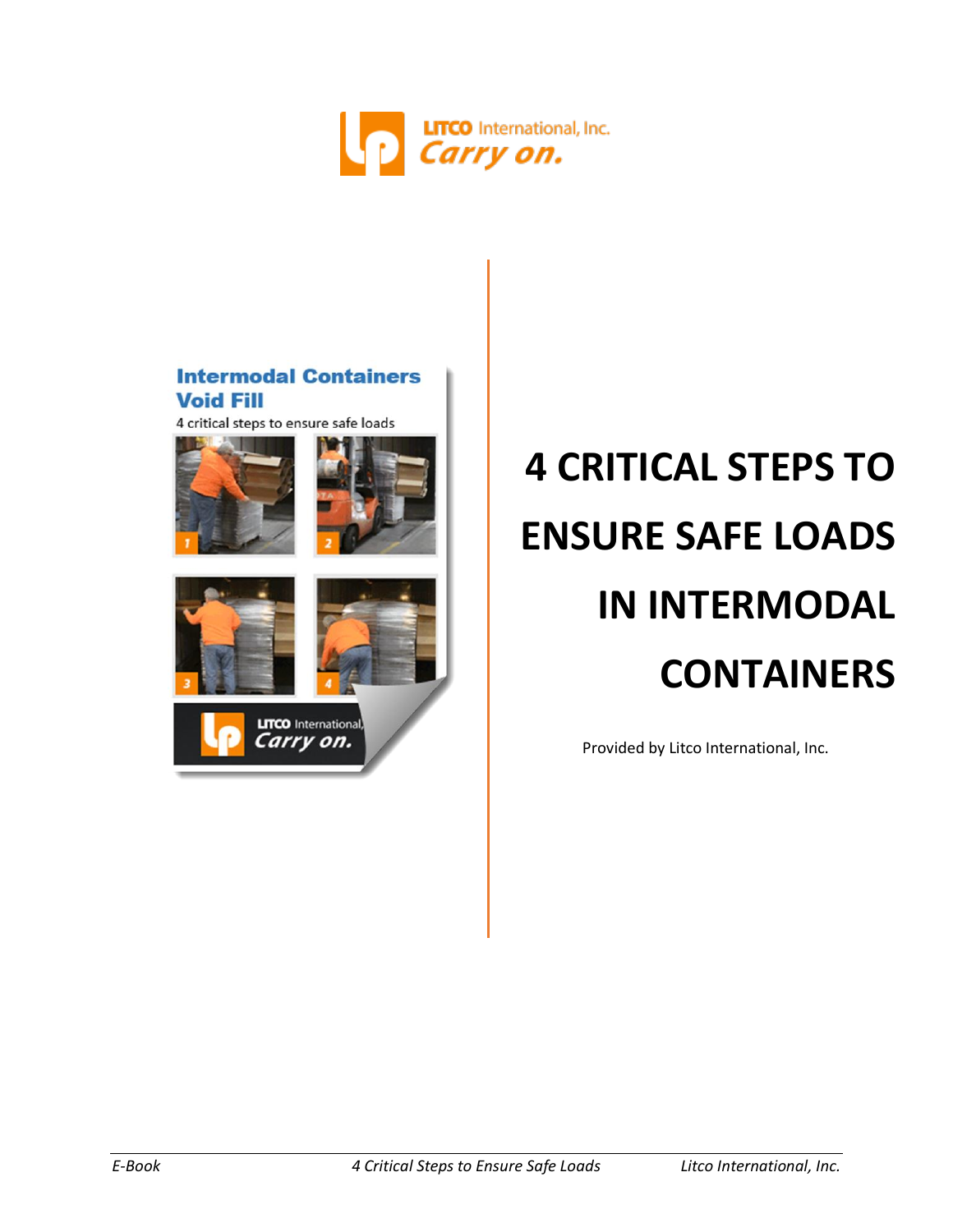Ensuring load safety in intermodal shipping is strictly the responsibility of the shipper. Although the railroads, trucking companies, and ships that may carry your cargo on part of its journey may choose to inspect your load, it is ultimately up to you as the manufacturer or grower to confirm that all goods packed into the container are properly weight distributed and packed tightly enough to prevent damage to the goods being shipped. A key element of that packing is to remove any voids or empty spaces inbetween portions of the load.

# **THE FOUR STEPS TO ENSURE A SAFE LOAD**

- 1. Plan the Load
- 2. Adhere to Maximum Weights and Weight Distribution Requirements
- 3. Unitize Properly and Efficiently
- 4. Secure the Load Effectively

# **Step 1: Load Planning**

Plan your load to prevent damage to lading and equipment. Lading that is already damaged should never be loaded.

Plan your load so that crosswise void space is minimized.

Use appropriate bracing or filler material to maintain vertical alignment and prevent crosswise movement.

Secure incomplete layers of lading to prevent movement.

Fill lengthwise space with lading, approved filler material, or appropriate blocking and bracing.

Do not use void filler material or pallets as a bulkhead.

# **Step 2: Weight Distribution Requirements**

Weight of the lading as positioned within Trailer on Freight Car (TOFC) or Container On Freight Car (COFC) must be evenly distributed side-to-side and end-to-end.

Maximum Weights and Weight Distribution:

A. Trailer (TOFC): The load weight MUST NOT exceed the limit as stated on the manufacturer's plate. Combined weight of trailer and lading may not exceed 65,000 lbs.\*

\*Maximum weights as defined in current AAR Specifications M931-99 for trailers (effective 5/1/99 and subject to revisions thereto.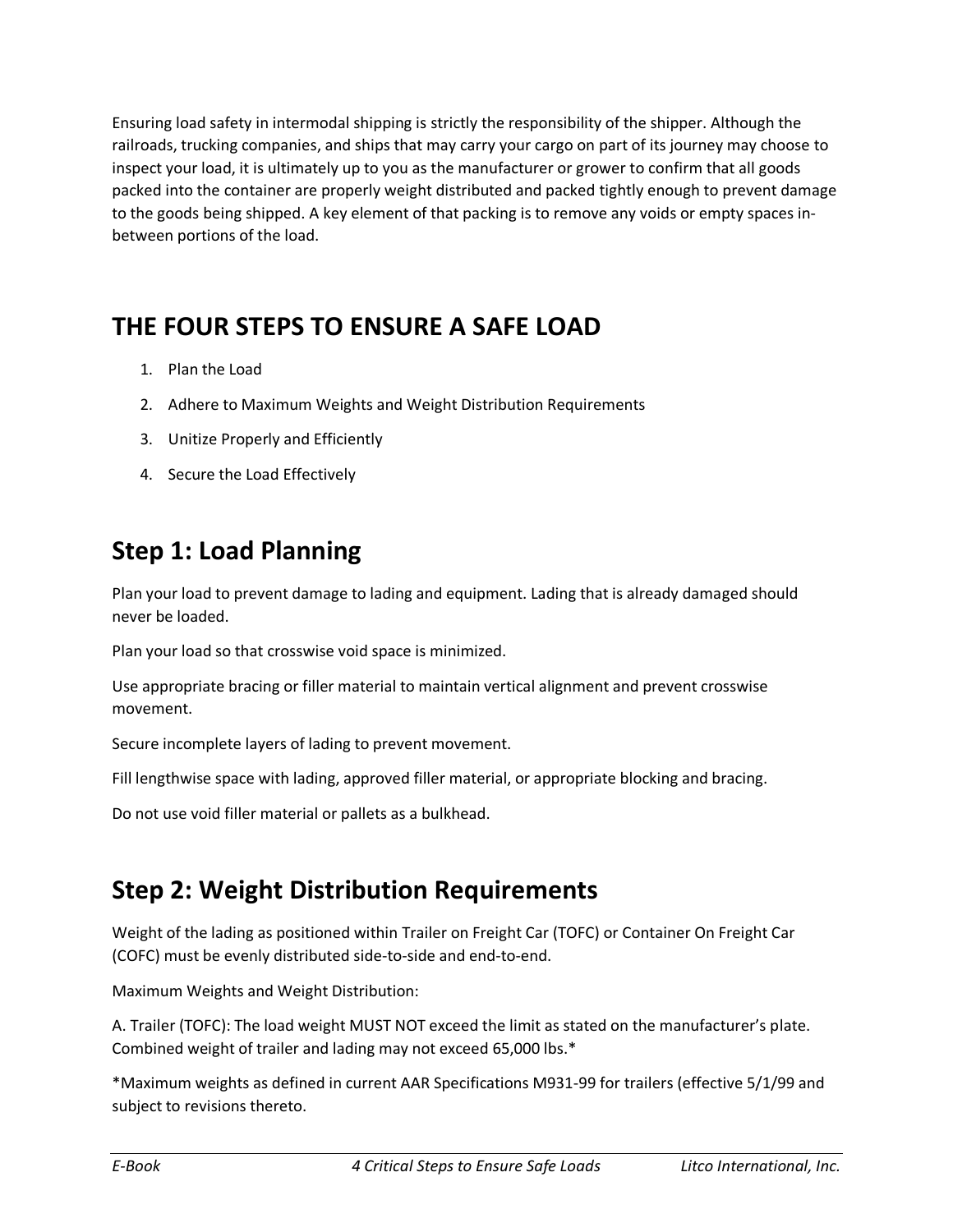B. Container (COFC): Combined weight of container and lading may not exceed the weight specified below for the length of container being loaded:

| Nominal Length (ft.) | <b>Maximum</b><br>Gross Weight (lbs.)**<br>(Lading Plus Tare) |
|----------------------|---------------------------------------------------------------|
| 53'                  | 67,200                                                        |
| 48'                  | 67,200                                                        |
| 45'                  | 67,200                                                        |
| 40'                  | 67,200                                                        |
| 20'                  | 52,900                                                        |

\*\*Maximum weights as defined in current AAR Specification M930-98 for containers (effective 11/1/98) and subject to revisions thereto.

Lading weight in intermodal trailers/containers must be evenly distributed both crosswise and lengthwise.

The combined weight of your lading and trailer/container must conform to all Federal, State, (Canadian) Provincial and any local transportation requirements that will be in force at point of origin all the way through to final destination.

Lading weight should never exceed 25,000 lbs. per 10 linear feet or 2,500 lbs. per linear foot.

# **Step 3: Unitization of Your Load**

A. If your loads are on wooden pallets:

(1) Instruct lift drivers to position palletized units with unit to unit contact allowing no overhang of product.

(2) Fill any lengthwise under-hang that may exist on pallets. Under-hang is the result of product (lading) that does not reach the end(s) of the pallet – caused by using an oversize pallet.

B. If your loads are on slip sheets:

(1) Lift truck drivers should load-in units with unit to unit contact lengthwise in trailer/container. Fill any lengthwise void to provide a solid face for applying securement.

(2) Minimize crosswise voids and be sure to maintain vertical alignment.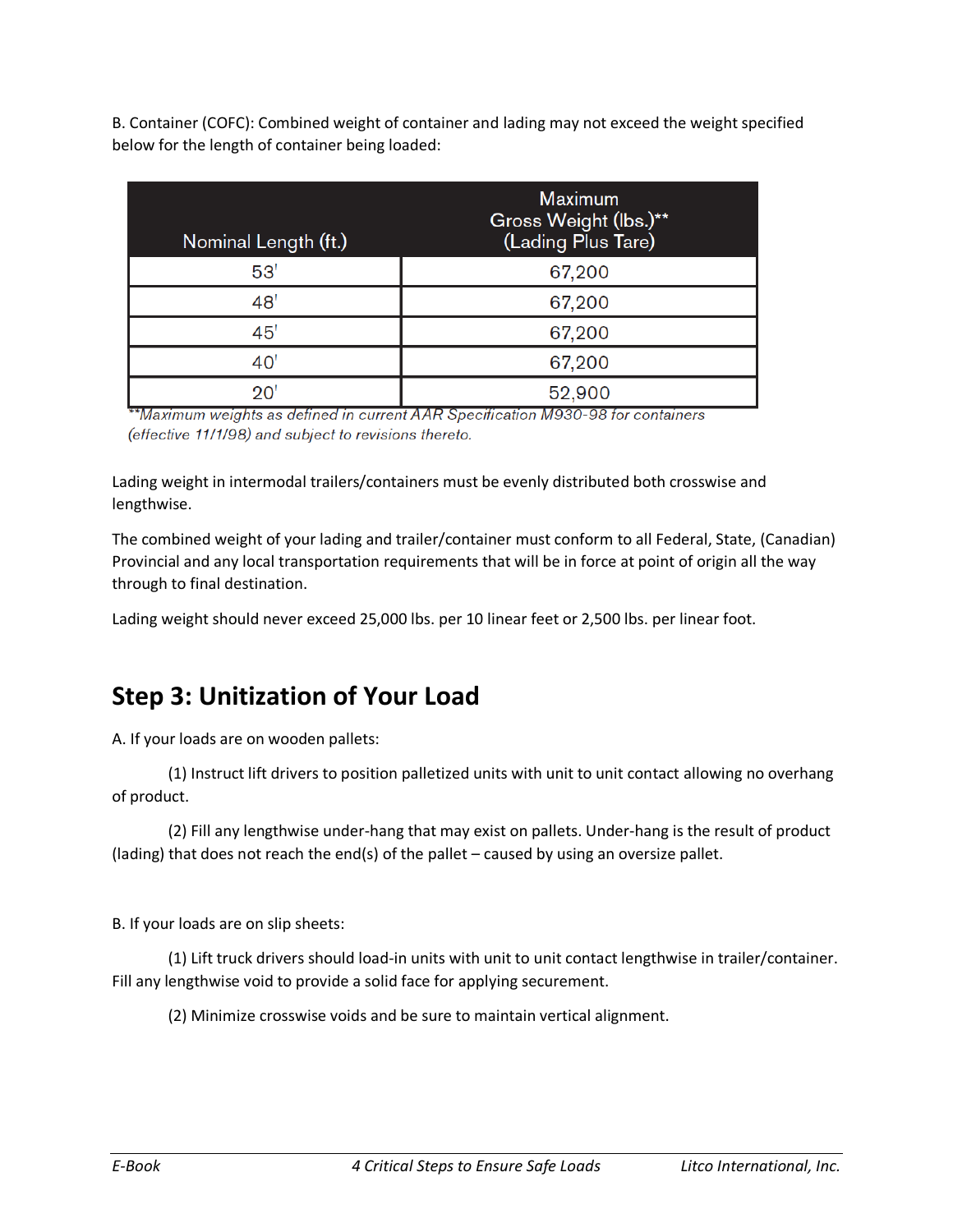### C. Incomplete layers:

(1) Avoid creating incomplete layers of packaged goods whenever possible. If incomplete layers cannot be avoided and must be loaded, refer to the section below on blocking and bracing techniques to avoid empty spaces by using the appropriate filler material(s).

When utilizing void filler, follow manufacturer's instructions and make height and width dimensions of the faces of the filler material as near as possible the same as the dimensions of the faces of the units they will be separating.



# **Step 4: Secure the Load, Filling All Voids to Prevent Movement**

Your primary goal related to positioning, blocking and bracing unitized pallets or boxes, and removing (or filling) any empty space within the intermodal container, is to prevent lengthwise and lateral movement.

As stated above in unitization, you should attempt to avoid any inconsistent or mismatched layers in your packing. If, due to packaging constraints, incomplete layers of products exist, isolate any loose product utilizing bulkhead product (like Litco's Diamond-Pak® corrugated bulkhead void filler.) Bulkhead should cover both the full face and height for light-weight commodities.

For heavier commodities unitize the incomplete layer, securing the rear portion to the bottom layer.



Make height and width dimensions of the faces of the filler material as near as possible the same as the dimensions of the faces of the units they will be separating.

Filler Construction: Lengthwise void fillers are to be of uniform strength over the face of the void filler and capable of withstanding a load of 1500 lbs./sq. ft.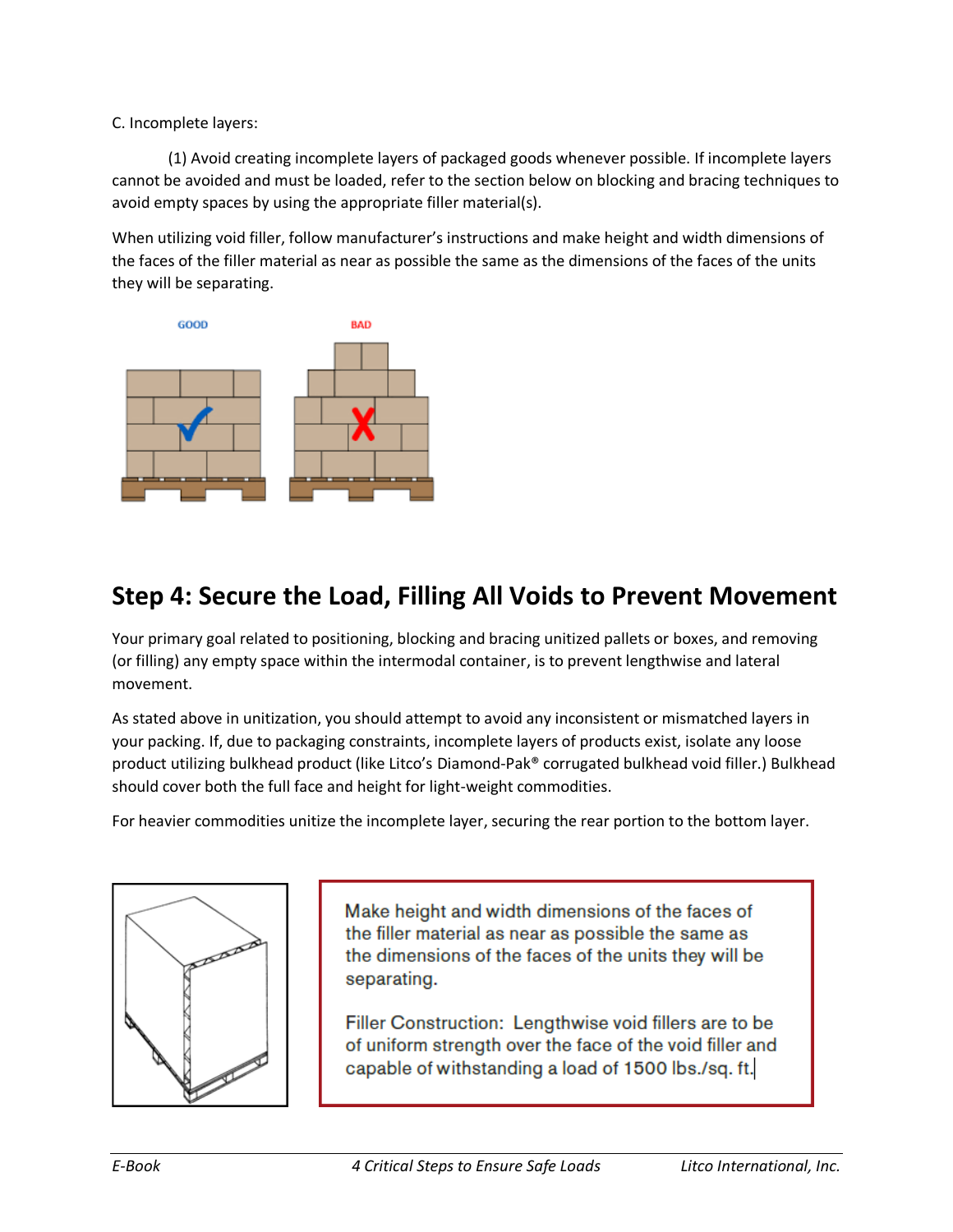#### **Using Empty Space Fillers, Product Dividers and Layer Separators**

A. Separate different type packaging (different weights, product densities, packing materials, etc.) lengthwise by use of wood or fiberboard sheets of sufficient height to protect the tallest stack of product.

Popular for this application due to its light weight, yet sturdy construction, is Litco's Diamond-Pak® corrugated bulkhead void filler which prevents forward and backward movement of cargo in rail cars, truck trailers, and shipping containers. Diamond-Pak panels can be sized to exactly correspond to your shipping dimensions, avoiding any waste. NOTE: Lengthwise void fillers (Bulkhead) must be of uniform strength over the entire face of the void filler and capable of withstanding a load of 1500 lbs./sq. ft.

B. Use sufficient filler to completely take up all crosswise space inside a trailer/container to prevent lateral movement in the load.

Two of Litco's corrugated void fill products were developed and are built specifically to remove empty spaces in this application. Center Drop® and Saddle-Pak® corrugated void fillers are designed to fill a void left by missing pallets and otherwise-empty space created when center positioning a pallet for balanced weight distribution side-to-side. Both products meet AAR regulations, fold and store flat expanding instantly to full pallet dimensions.

C. Use a sturdy separator when commodities are loaded more than a single layer high. Litco's DiamondCorr® WoodPak is a wood-frame reinforced corrugated solution ideal for this application. Use this or other suitable material making sure your separator provides an even, stable base for the upper layer.

D. If you do use lumber, be sure it is of sound material, free of defects that would impair its strength, and free of nails which could damage product.

**PRO TIP:** Although tempting, **do not utilize wooden pallets as dunnage**. Nails and broken board create hazards and the cost of pallets is much greater than flexible corrugated void filler solutions.

E. Inflatable Dunnage Bags are a simple, conveniently stored option for filling spaces left between crosswise loads. Always be sure to use the proper dimension bag to maintain contact with both sides of the loads which are being stabilized. Inflatable bags are not to be used to fill lengthwise voids and should never be inflated to over 15 inches wide.

**PRO TIP:** If you have a gap over 15 inches wide between two loads, you can utilize inflatable dunnage if you incorporate Litco's Diamond-Pak® corrugated bulkhead void filler to fill the additional space on either side of the inflatable bag.

## **Final Thoughts**

Forklifts, reach stackers, straddle carriers, and cranes will reposition your intermodal shipping container multiple times, loading and unloading trucks or trains along the journey. There is ample opportunity for cargo to shift inside a container if cargo is insecurely packed.

As you fill voids and apply blocking and bracing to secure the load, be sure to maintain proper lengthwise and crosswise weight distribution. By avoiding inconsistencies in weight, you prevent lading from shifting during transit damaging doors, nose, walls or from falling out when doors are opened.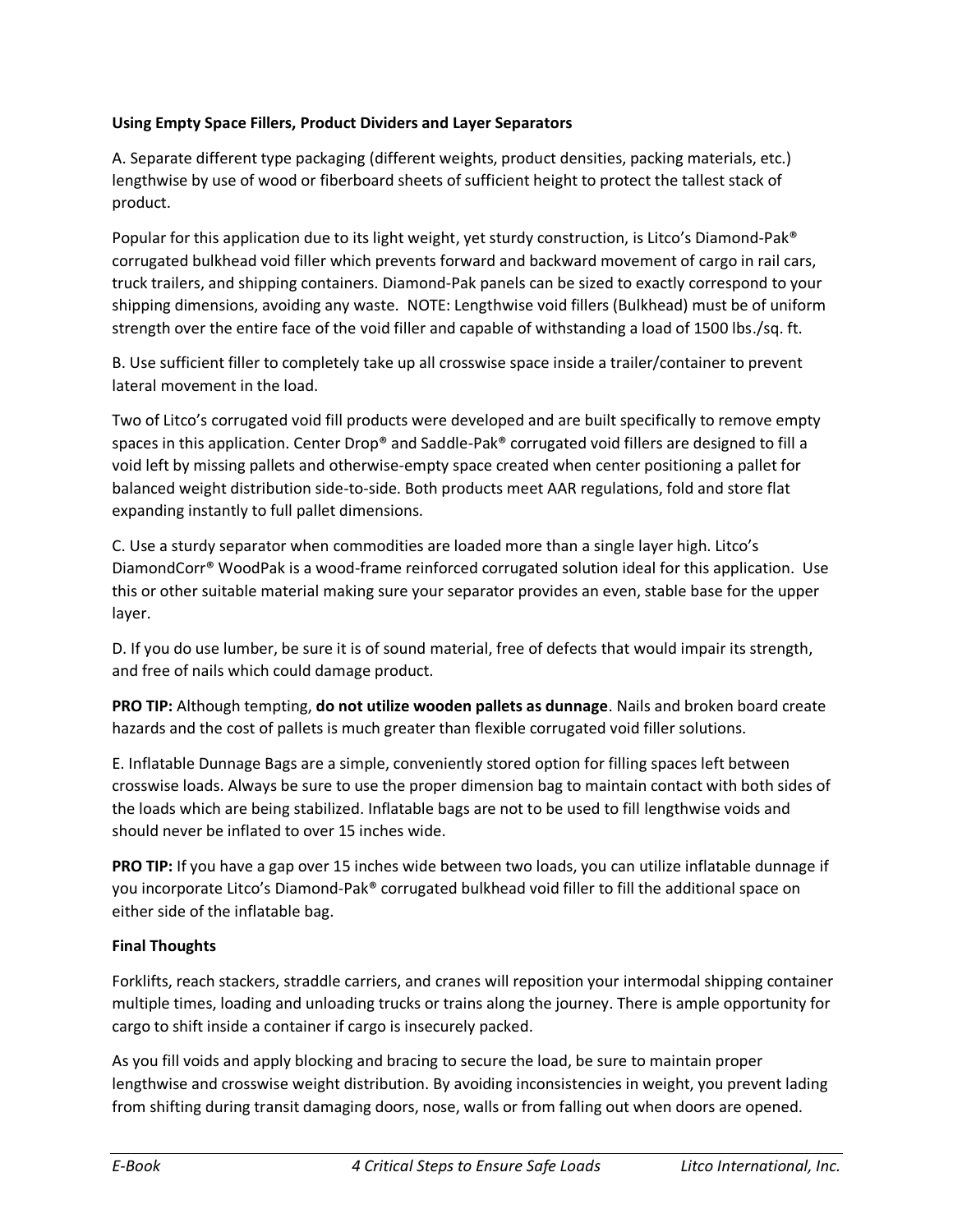# *Appendix I - Available Litco Corrugated Void Fill Products*

## **Corrugated Bulkhead Void Fillers**

## **[Diamond-Pak® Bulkhead Void Fill](https://www.litco.com/corrugated-void-fill/diamond-pak-bulkhead-void-fill/)**

Diamond-Pak® corrugated bulkhead void filler prevents forward and backward movement of cargo in rail cars, truck trailers and shipping containers.



## **Center Drop Corrugated Void Fillers**

## **[Diamond-Corr® Cross-wise Corrugated Void Fill](https://www.litco.com/corrugated-void-fill/diamond-corr-center-drop-corrugated-void-fillers/)**

Diamond-Corr® light-weight corrugated void fillers store flat and expand as needed to fill spaces between heavy loads.

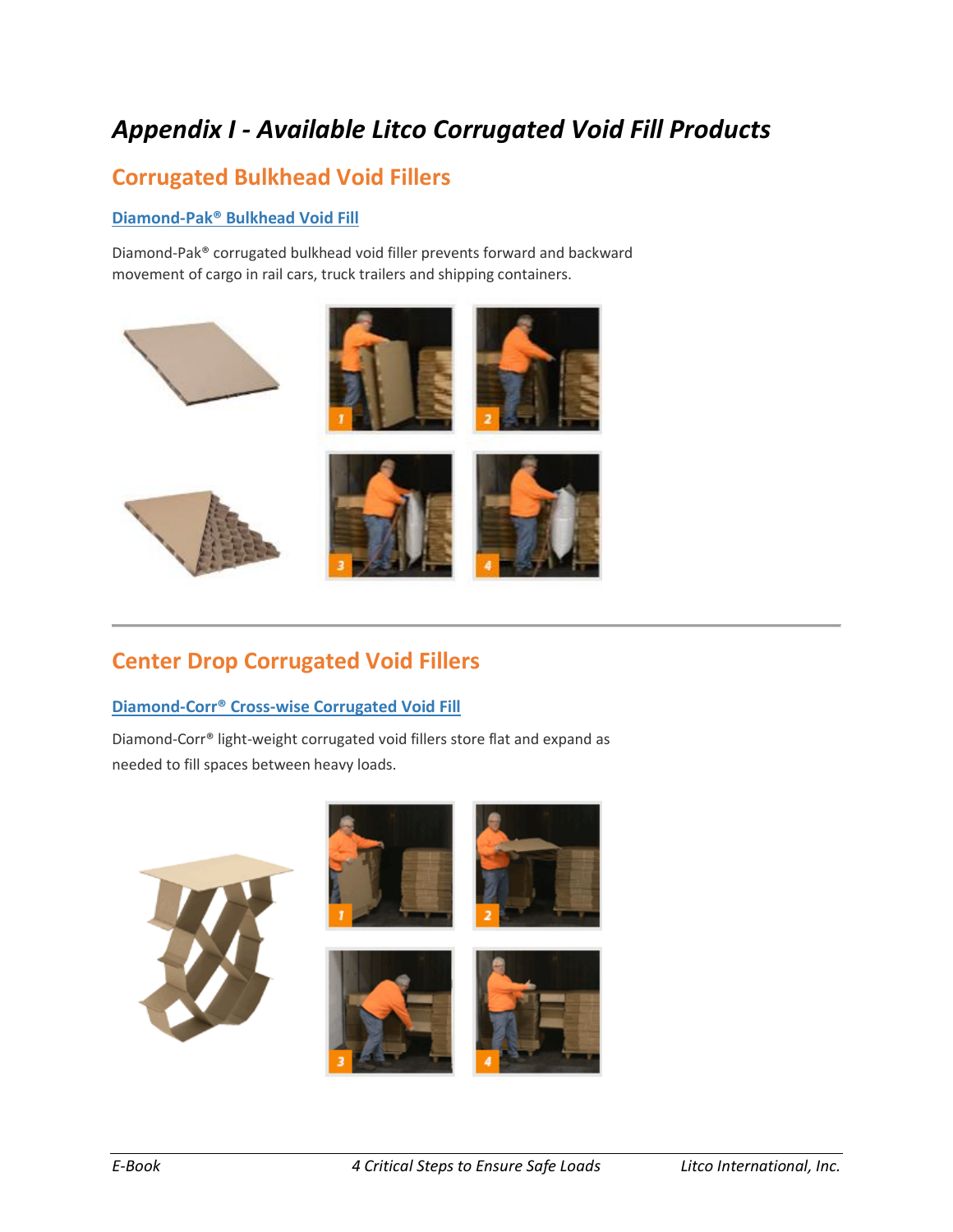# **Pallet-sized Corrugated Void Filler**

## **[Saddle-Pak® Corrugated Void Fill](https://www.litco.com/corrugated-void-fill/saddle-pak-pallet-sized-corrugated-void-filler/)**

Saddle-Pak® void fillers are designed to fill the void left by missing pallets and expand to full pallet dimensions.



# **Reinforced Corrugated Void Filler**

#### **[DiamondCorr® WoodPak Corrugated Void Fill](https://www.litco.com/corrugated-void-fill/diamond-corr-reinforced-corrugated-void-fill/)**

DiamondCorr® WoodPak void filler prevents forward and backward movement of cargo in rail cars, truck trailers and shipping containers.